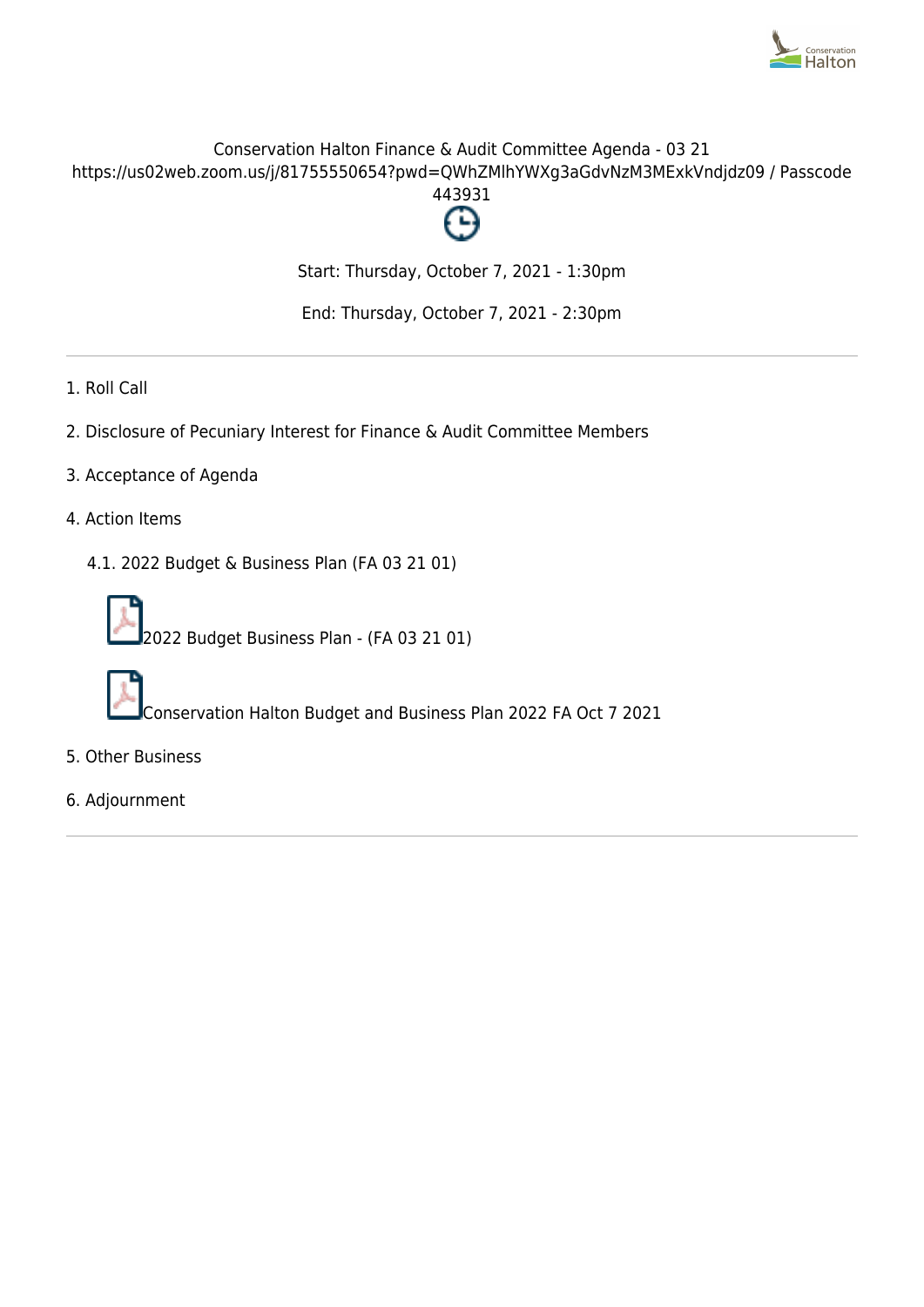



| <b>REPORT TO:</b>   | <b>Finance &amp; Audit Committee</b> |
|---------------------|--------------------------------------|
| <b>REPORT NO: #</b> | FA 03 21 01                          |
| FROM:               | Marnie Piggot, Director Finance      |
| <b>DATE:</b>        | October 7, 2021                      |
| <b>SUBJECT:</b>     | 2022 Budget & Business Plan          |

#### **Recommendation**

THAT the Finance and Audit Committee **recommends to the Conservation Halton Board of Directors that municipal funding of \$10,795,636 in the 2022 budget be approved by a weighted vote by the Conservation Halton Board of Directors at the October 21, 2021 meeting;**

And

THAT transfers to and from Reserves in the 2022 budget **be approved as outlined in this report;**

And

THAT the 2022 Budget & Business Plan **be approved as presented.**

### **Executive Summary**

The 2022 Budget & Business Plan provided in the meeting package is presented for consideration to recommend approval to the Board of Directors at the October 21, 2021 meeting.

The 2022 preliminary budget was submitted to Halton and Peel region staff over the summer. Conservation Halton staff have met with Regional senior staff to review the proposed budget and municipal funding request. Budget presentations to municipal councils are planned for Halton Region on November 17, Peel Region on December 2 with Puslinch and Hamilton in January.

The 2022 budget will allow Conservation Halton to continue to meet its strategic priorities as outlined in the new strategic plan, Momentum and build on our success to date. The 2022 budget balances delivery of core programs and services, with strategic priorities, inflationary and growth-related pressures.

The 2022 budget of \$40.2 million is summarized in the chart below. The amounts are segregated according to Conservation Halton's budget categories Watershed Management & Support Services (WMSS) totalling \$22 million and the Conservation Areas of \$18.2 million. The combined operating budget totals approximately \$33.4 million and the capital budget totals \$6.7 million.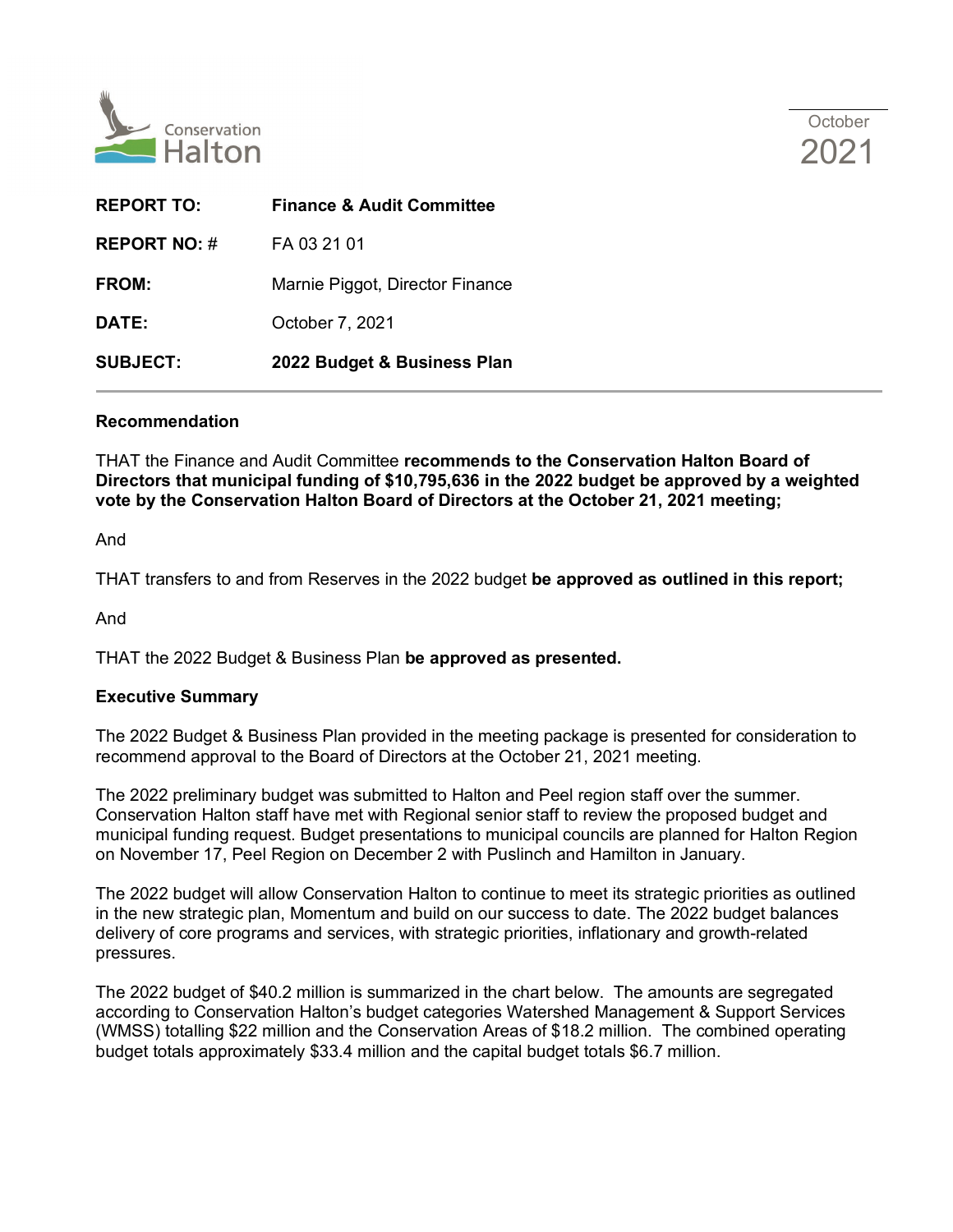

|                                                           |                  |                  | Increase /       |  |
|-----------------------------------------------------------|------------------|------------------|------------------|--|
| <b>Programs</b>                                           | 2022 Budget      | 2021 Budget      | <b>Decrease</b>  |  |
|                                                           |                  |                  |                  |  |
| <b>Watershed Management &amp; Support Services (WMSS)</b> |                  |                  |                  |  |
| Operating                                                 | 18,581,146<br>\$ | 17,590,970<br>\$ | \$<br>990,176    |  |
| State of Good Repair (SOGR Levies)                        | \$<br>480,500    | \$<br>478,500    | \$<br>2,000      |  |
|                                                           | \$<br>19,061,646 | \$<br>18,069,470 | \$<br>992,176    |  |
| Capital                                                   | 2,931,970<br>\$  | \$<br>3,761,698  | (829, 728)<br>\$ |  |
| <b>Subtotal WMSS Budget</b>                               | \$21,993,616     | 21,831,168<br>\$ | 162,448<br>\$    |  |
|                                                           |                  |                  |                  |  |
| <b>Conservation Areas</b>                                 |                  |                  |                  |  |
| Operating                                                 | 14,385,263<br>\$ | 13,843,514<br>\$ | \$<br>541,749    |  |
| Capital                                                   | \$<br>3,812,903  | \$<br>1,143,412  | \$<br>2,669,491  |  |
| <b>Subtotal Conservation Areas Budget</b>                 | \$18,198,166     | 14,986,926<br>\$ | 3,211,240<br>\$  |  |
|                                                           |                  |                  |                  |  |
| <b>Total Budget</b>                                       | \$40,191,782     | 36,818,094<br>\$ | 3,373,688<br>\$  |  |

### **2022 Budget highlights:**

Major drivers of the 2022 budget increase of \$3.4 million over 2021 budget amounts are:

- \$663,985 in staff salaries and benefits costs based on a 1.75% inflation adjustment to the salary bands and 96% of the salary band approximating actual salary costs. Staff costs make up 64% of the operating budget. Total overall staff full-time equivalents (FTE) have not changed from the 2021 budget;
- \$100,000 in legal expenses related to Planning & Regulation activities;
- \$150,000 in insurance expenses based on 2021 insurance premiums increases; and
- \$2,280,000 for the Crawford Lake Boardwalk capital project funded primarily through a successful Investing in Canada Infrastructure Program (ICIP) grant totalling \$1.67 million.

Municipal funding in the 2022 budget of \$10,795,636 has increased slightly from the amount included in the preliminary budget presented in June of \$10,792,456. The \$364,757 increase in municipal funding is 3.5% higher than requested in 2021. There is no new debt financing required in the 2022 budget.

A 2022 municipal funding increase below the 3.7% Halton Region guideline has been achieved through continued operating improvements that do not affect service levels along with increased other revenue such as grants. Most of the budget continues to be funded through self-generated revenues and base municipal funding remains at less than 28% of the total funding sources. Specific guidelines have not been received from the other three funding municipalities.

Municipal State of Good Repair (SOGR) levies have increased in the 2022 budget by \$2,000 in line with previous budget forecasts. A reallocation of \$60,000 from the Dams & Channels SOGR levy to the Facilities SOGR levy has been made to meet the reserve funding target in the Facilities Asset Management Plan.

The Conservation Areas operating surplus in the 2022 budget of \$372,118 is higher than the 2021 budget surplus of \$251,284 and assumes a conservative recovery from the COVID impacts on park programs.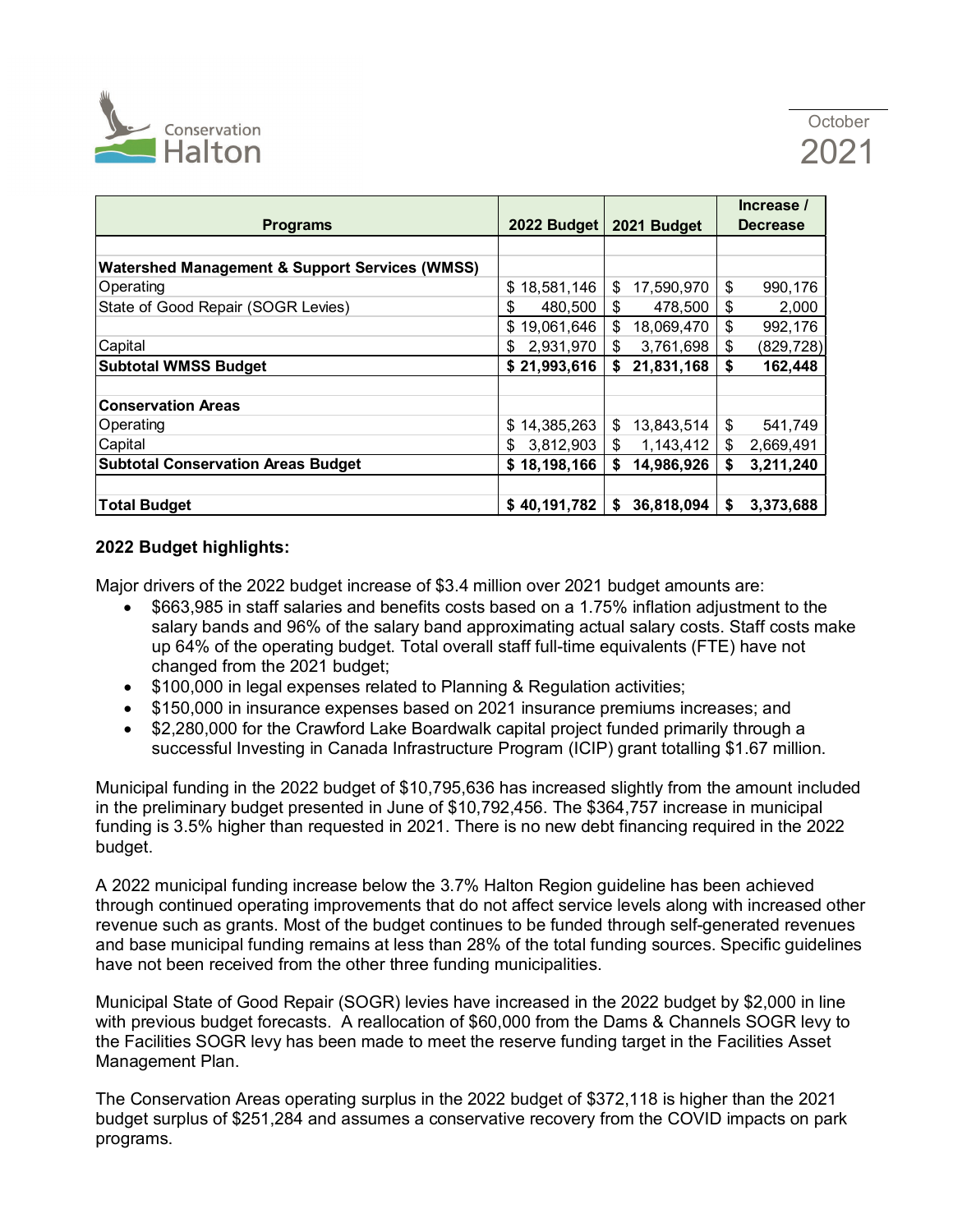



## **Report**

## **2022 Budget Revisions**

Minor revisions have been made in the budget from the preliminary budget presented in June with minimal change in municipal funding. A summary of the budget revisions include:

- Municipal apportionment percentages for 2022 recently received from the province have been updated;
- Municipal debt financing charges were revised to \$570,551 by Region of Halton staff resulting in a decrease of \$20,820 from the preliminary budget amount of \$591,371 based on the 2021 budget 2022 forecast amount. Municipal debt financing charges in the 2022 budget have increased slightly by \$1,306 from the 2021 budget amount of \$569,245; and
- Office expenses have increased by \$44,000 to address estimated changes in staff workspace arrangements because of COVID-19 impacts. This increase is funded municipally by \$24,000 and a transfer from the Stabilization Reserve of \$20,000.

## **2022 Operating Budget**

The 2022 operating budget of \$33.4 million provides for an investment of \$19.1 million in Watershed Management & Support Services (WMSS) programs and an investment of \$14.4 million into the Conservation Areas. The following graph shows the distribution of the operating budget by department.

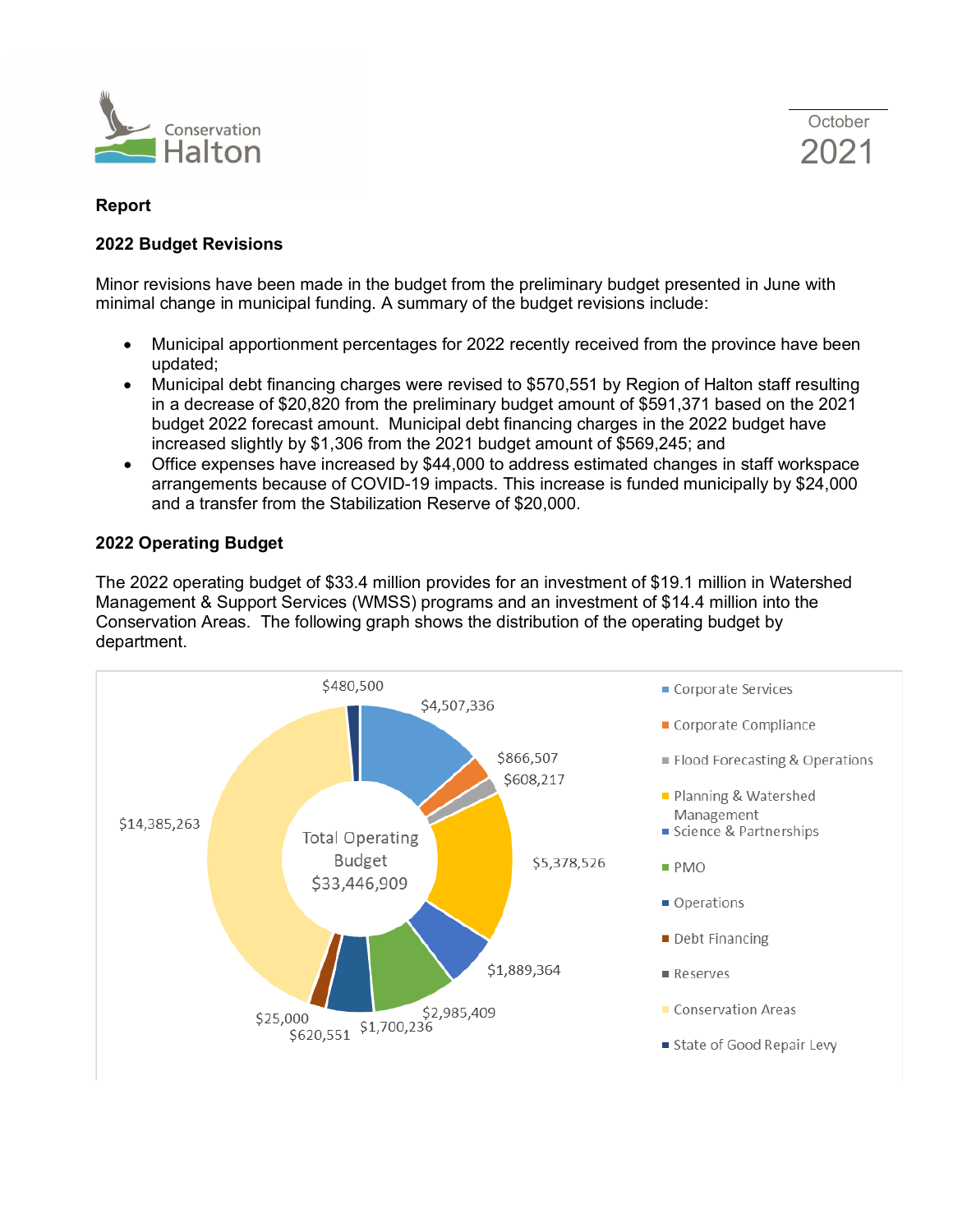

Inflation has been assumed generally at a rate of 1.75-2.0% for 2022. The Bank of Canada aims to keep inflation at the 2 per cent midpoint of an inflation-control target range of 1 to 3 per cent.

#### **Investing in Watershed Management & Support Services**

The WMSS 2022 operating budget of \$19.1 million has increased by \$992,176 over the 2021 operating WMSS budget. The budget increase is largely funded by program revenue, grants, reserves and internal chargebacks. Municipal operating funding for WMSS programs is proposed to increase by \$351,573 for programs and services and by \$2,000 to fund increases to the State of Good Repair Levies for dams, channels and facilities.

Major drivers of the WMSS municipal funding increase include:

- Staff compensation and benefits cost increases of \$434,687.
- 2.75 FTE staff changes costing \$275,542 funded primarily by program revenue and other grants;
- Planning & Regulation legal budget increase of \$100,000 based on increased activity in 2021. This increase is funded by a transfer from the WMSS Stabilization Reserve to assess whether a long term increase is needed; and
- Insurance budget increase of \$50,000 based on increases in current insurance premiums.

#### **Investing in our Parks**

The Conservation Areas 2022 operating budget provides for an investment of \$14.4 million into the parks. Operating expenses have increased in the Conservation Areas 2021 operating budget by \$541,749. The increase in expenses is funded entirely by park program revenue.

Major drivers of the budget change include:

Staff salary and benefits are decreasing by (\$46,244) as a result of a reduction in 3.0 FTE positions offset by increased seasonal salaries and benefits.

Internal Chargebacks to the Conservation Areas for support services of \$1,364,100 have decreased in the 2022 operating budget by (\$29,100) related to support staffing changes and estimated allocation of time spent on park programs.

Purchased services increase of \$291,545 includes estimated insurance costs increases of \$100,000 based on 2021 premiums and \$105,000 in digital transformation initiatives.

Financial expense increase of \$175,000 is attributed to increased credit card fees and point of sales system fees. These expense increases are more than offset by proposed increased park program fees.

Program and other funding revenue have increased by \$530,100 to \$13,946,430 from the 2021 budget amount of \$13,416,330. Program revenue increases are based on fee increases in spring 2021 to transition to full cost recovery and also partially considers COVID-19 impacts.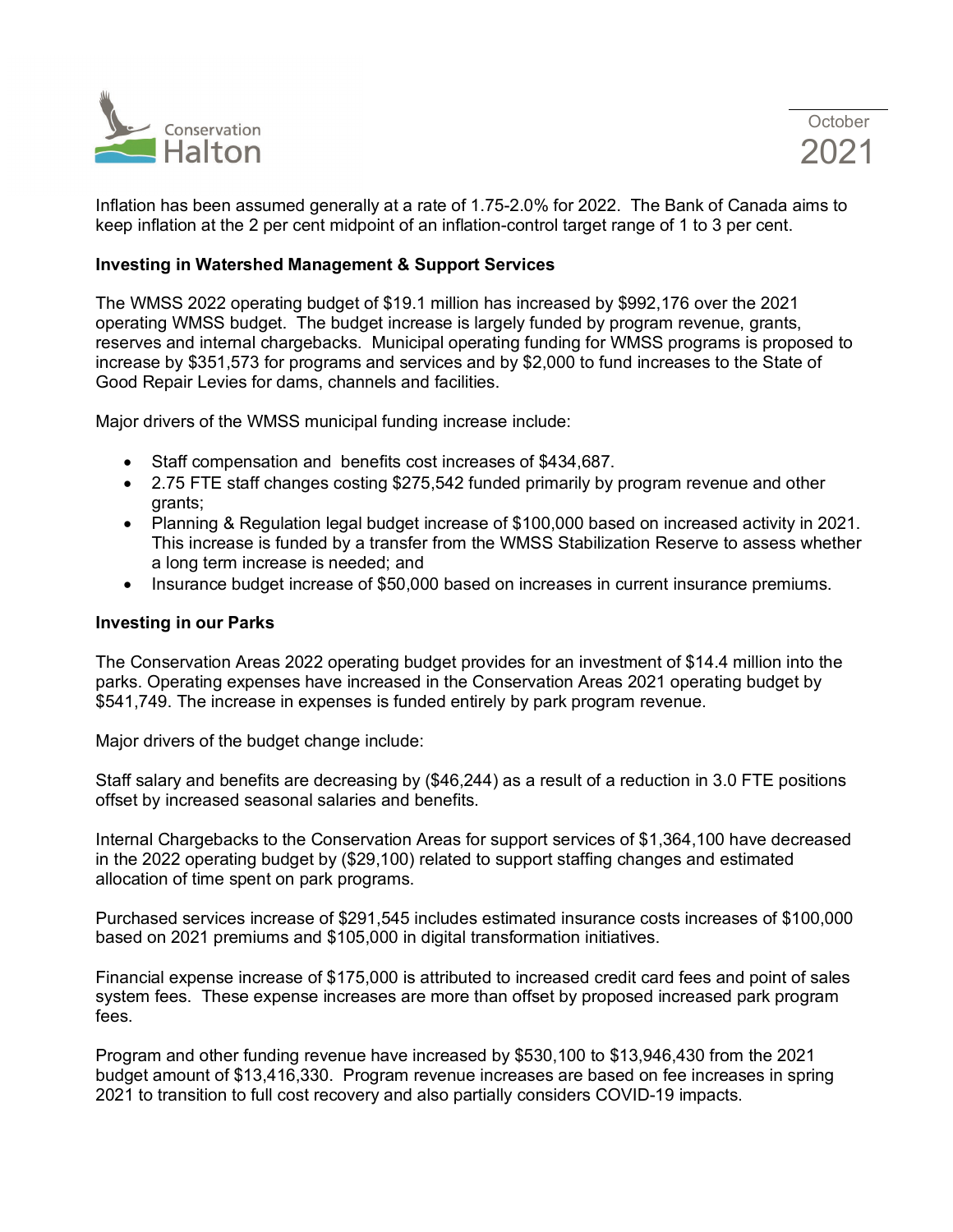



## **Staffing**

The 2022 budget includes 251 Full Time Equivalent (FTE) staff that are comprised of 116 FTE in Watershed Management & Support Services (WMSS) programs and 135 FTE in the Conservation Areas.

The 2022 operating budget provides for a net decrease of .2 full time equivalent (FTE) staff positions made up of 2.8 FTE increase in Watershed Management & Support Services and 3.0 FTE decrease in the Conservation Areas.

### **2022 Capital Budget Summary**

The 2022 capital budget represents an investment of \$6.7 million into infrastructure and technology to enhance programs and services in the watershed of \$2.9 million and Conservation Areas of \$3.8 million.

The capital budget provides funding for projects such as the rehabilitation of flood control infrastructure, updating of flood plain mapping, investments in digital transformation and technology upgrades, vehicle and equipment replacements, managing the impacts of Emerald Ash Borer, land management initiatives and Conservation Area infrastructure improvements including Crawford Lake Boardwalk to extend its lifespan and meet accessibility requirements and green space enhancements with the opening of Kelso Quarry Park / Area 8 to the public and implementation of park master plan improvements.



## **Municipal Funding**

The total municipal funding increase of \$364,757 includes an additional \$2,000 for State of Good Repair levies for dams, channels and facility assets to gradually meet target levels established in the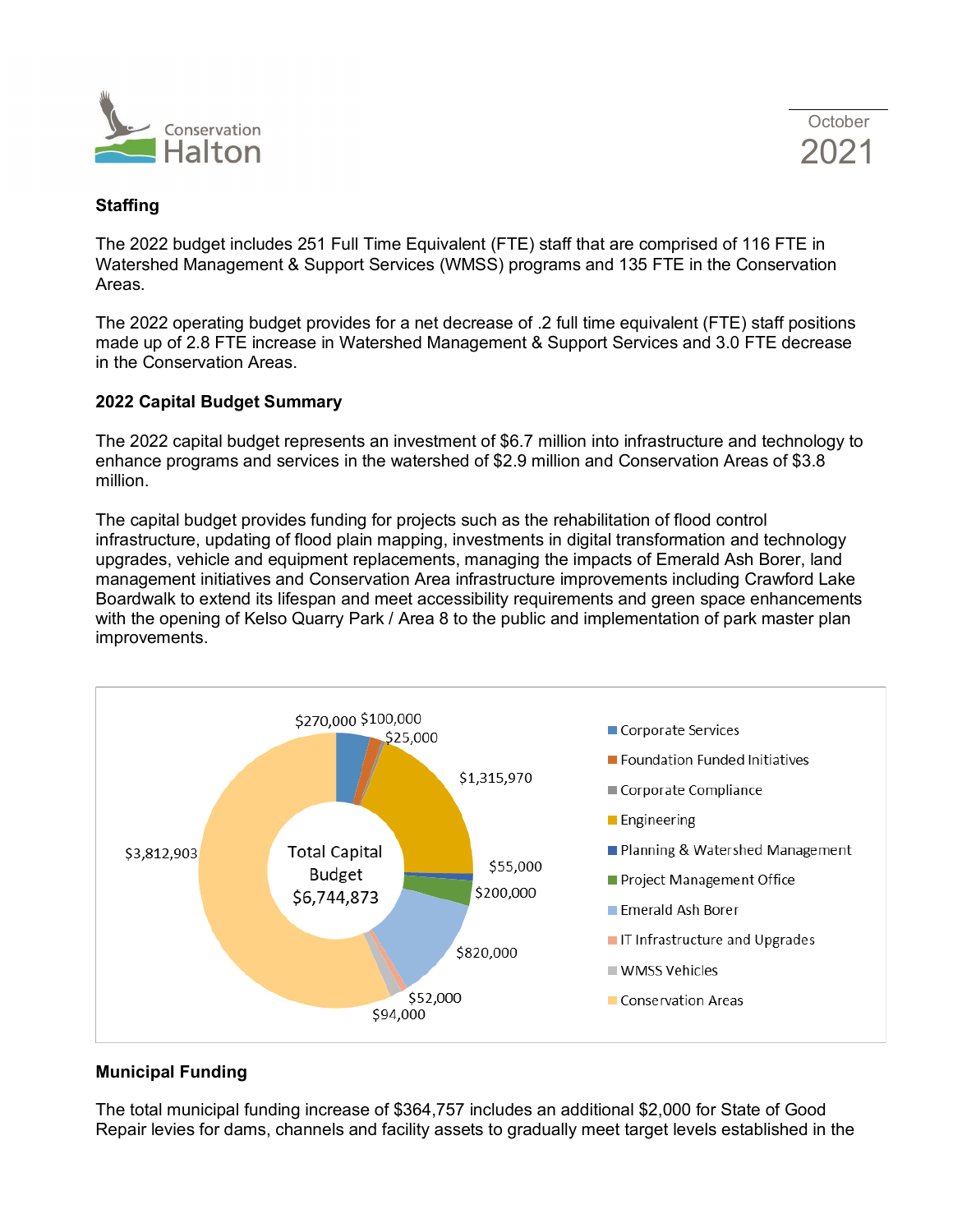

Asset Management Plans for these assets. Asset Management Plans have been completed for all of Conservation Halton's assets with most of the assets identified as in good condition.

| <b>Budget Category</b>             | 2022<br><b>Budget</b> | 2022<br><b>Municipal</b><br><b>Funding</b> | 2021<br><b>Municipal</b><br><b>Funding</b> | \$ Increase /<br><b>Decrease</b> | Municipal<br><b>Funding %</b><br><b>Increase</b> |
|------------------------------------|-----------------------|--------------------------------------------|--------------------------------------------|----------------------------------|--------------------------------------------------|
|                                    |                       |                                            |                                            |                                  |                                                  |
| Operating (excl. SOGR levy)        | \$32,966,409          | \$10,053,136                               | \$9,695,379                                | \$357,757                        | 3.7%                                             |
| Capital                            | 6,744,873             | 262,000                                    | 257,000                                    | 5,000                            | 1.9%                                             |
|                                    | 39,711,282            | 10,315,136                                 | 9,952,379                                  | 362,757                          | 3.6%                                             |
| State of Good Repair (SOGR) Levy - |                       |                                            |                                            |                                  |                                                  |
| Dams & Channels; Buildings         | 480,500               | 480,500                                    | 478,500                                    | 2,000                            | 0.4%                                             |
| <b>Total</b>                       |                       | \$40,191,782  \$10,795,636  \$10,430,879   |                                            | \$364,757                        | 3.5%                                             |

The operating and capital forecasts have been prepared with municipal funding increases ranging from 3% to 4.5% annually.

## **Apportionment of Municipal Funding**

Municipal funding of \$10,795,636 is apportioned to the Region of Halton, City of Hamilton, Region of Peel and Township of Puslinch according to the area and proportional current value assessment (CVA) of the municipality falling within the Conservation Halton watershed.

Based on updated current value assessment data and apportionment percentages received from the province, the apportioned municipal funding amounts are as follows:

| <b>Municipality:</b> | <b>Apportionment</b><br>% 2022 | Municipal<br><b>Funding</b><br>2022 | <b>Apportionment</b><br>% 2021 | <b>Municipal</b><br><b>Funding</b><br>2021 | % Increase |
|----------------------|--------------------------------|-------------------------------------|--------------------------------|--------------------------------------------|------------|
| Region of Halton     | 87.8985%                       | \$9,489,202                         | 87.8421%                       | \$9,162,704                                | 3.6%       |
| City of Hamilton     | 7.1904%                        | 776,249                             | 7.1875%                        | 749,719                                    | 3.5%       |
| Region of Peel       | 4.6944%                        | 506,791                             | 4.7534%                        | 495,821                                    | 2.2%       |
| Township of Puslinch | 0.2167%                        | 23,393                              | 0.2170%                        | 22,635                                     | 3.3%       |
|                      |                                | 100.0000% \$10,795,636              |                                | 100.0000% \$10,430,879                     |            |

## **Debt Financing, Debt Financing Charges and Debt Capacity**

There is no new municipal debt financing requested in the 2022 budget.

Debt financing charges included in the 2022 operating budget of \$620,551 includes \$570,551 municipal debt financing charges and \$50,000 for estimated principal and interest payments on a land acquisition loan with the Hamilton Community Foundation (HCF).

The total long-term debt balance is currently \$5,406,229 including debt financing received in 2021. The debt capacity ratio estimated for 2022 of 4.2% is based on estimated own source revenues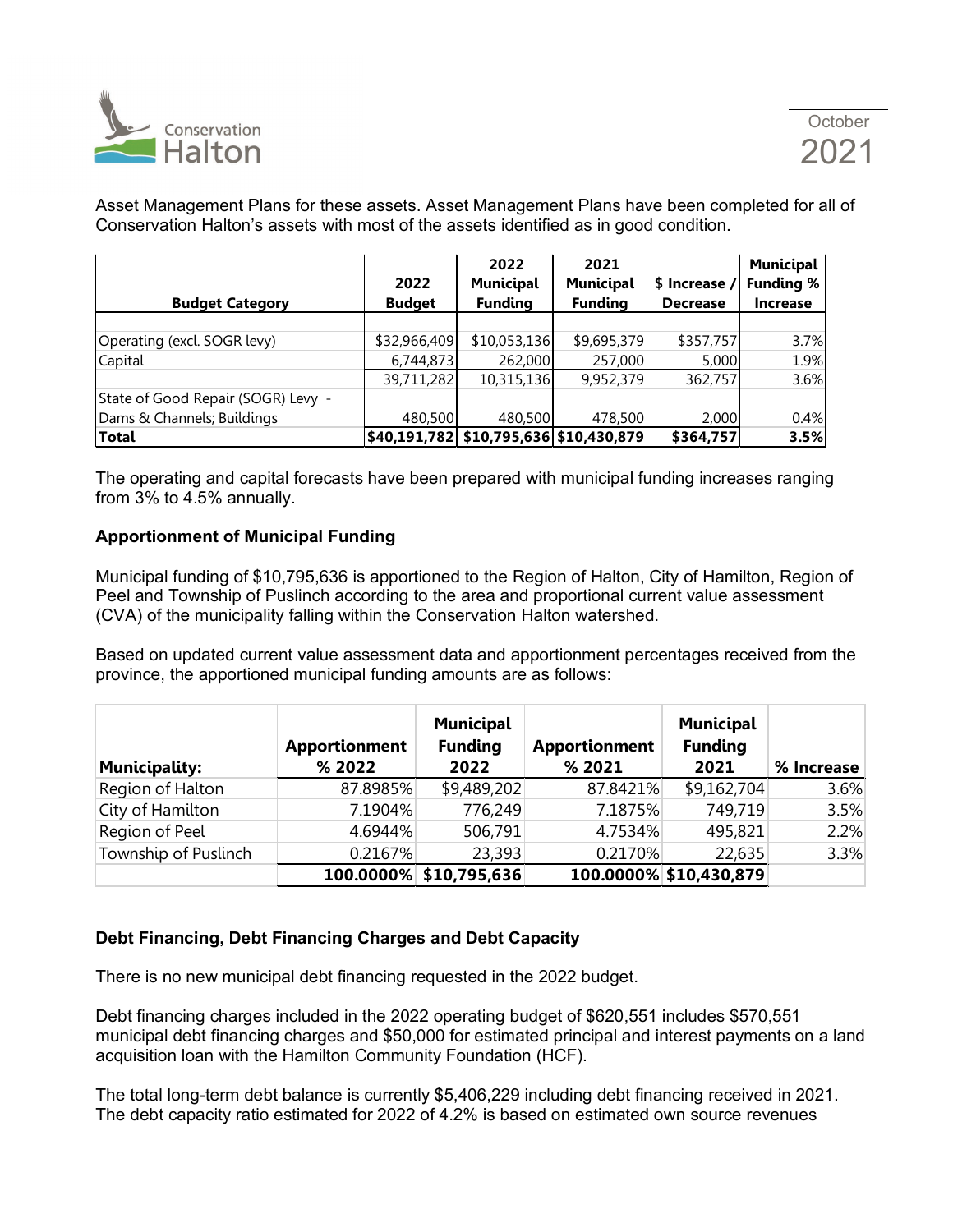

excluding Conservation Areas program revenue. Conservation Halton has approved a debt capacity ratio of 10% in its Budget Principles **Reserve Funding**

The summary below provides the recommended transfers to and from reserves in the 2022 budget and the resulting projected reserve balances at December 31, 2022. A reserve continuity schedule with reserve balances to 2031 is also provided in the 2022 Budget & Business Plan.

| <b>Conservation Halton Reserves</b>                     | <b>Reserves</b><br>Projected<br><b>Balance Dec.</b><br>31, 2021 | Contribution<br>from<br><b>Municipal</b><br><b>Funding</b> | Contribution<br>from<br><b>Surplus</b> | State of<br><b>Good Repair</b><br>Levy | <b>Contribution to</b><br>Capital<br><b>Projects</b> | Contribution<br>to Operating<br><b>Expenses</b> | <b>Reserves</b><br>Projected<br><b>Balance Dec.</b><br>31, 2022 |
|---------------------------------------------------------|-----------------------------------------------------------------|------------------------------------------------------------|----------------------------------------|----------------------------------------|------------------------------------------------------|-------------------------------------------------|-----------------------------------------------------------------|
|                                                         |                                                                 |                                                            |                                        |                                        |                                                      |                                                 |                                                                 |
| <b>Watershed Management &amp; Support Services</b>      |                                                                 |                                                            |                                        |                                        |                                                      |                                                 |                                                                 |
| Vehicle and Equipment                                   | 625,967                                                         |                                                            |                                        |                                        | (94,000)                                             |                                                 | 531,967                                                         |
| <b>Building</b>                                         | 153,470                                                         |                                                            |                                        |                                        | (100,000)                                            |                                                 | 53,470                                                          |
| Building - State of Good Repair                         | 299,757                                                         |                                                            |                                        | 164.000                                | (100,000)                                            |                                                 | 363,757                                                         |
| Watershed Management Capital - Municipal Funds and Self |                                                                 |                                                            |                                        |                                        |                                                      |                                                 |                                                                 |
| Generated Funds                                         | 1,028,080                                                       |                                                            |                                        | 316,500                                | (350, 485)                                           |                                                 | 994.095                                                         |
| Watershed Management & Support Services Stabilization   | 1.789.212                                                       |                                                            |                                        |                                        |                                                      | (120.000)                                       | 1,669,212                                                       |
| Capital Projects - Debt Financing Charges               | 425,564                                                         |                                                            |                                        |                                        |                                                      |                                                 | 425,564                                                         |
| <b>Digital Transformation</b>                           | 254.900                                                         |                                                            |                                        |                                        | (200,000)                                            |                                                 | 54.900                                                          |
| Legal - Planning & Watershed Management                 | 258,891                                                         |                                                            |                                        |                                        |                                                      |                                                 | 258,891                                                         |
| Legal - Corporate                                       | 200,000                                                         |                                                            |                                        |                                        |                                                      |                                                 | 200,000                                                         |
| <b>Water Festival</b>                                   | 170.296                                                         |                                                            |                                        |                                        | $\overline{\phantom{a}}$                             | (10,000)                                        | 160,296                                                         |
| <b>Land Securement</b>                                  | 85,437                                                          | 25,000                                                     |                                        |                                        |                                                      |                                                 | 110,437                                                         |
| <b>Property Management</b>                              | 901,116                                                         |                                                            |                                        |                                        |                                                      |                                                 | 901,116                                                         |
| Stewardship and Restoration                             | 259,011                                                         |                                                            |                                        |                                        | $\overline{\phantom{a}}$                             | (63,500)                                        | 195,511                                                         |
| <b>Conservation Areas</b>                               |                                                                 |                                                            |                                        |                                        |                                                      |                                                 |                                                                 |
| Capital                                                 | 2.402.091                                                       |                                                            | 372.118                                |                                        | (1,532,903)                                          |                                                 | 1,241,306                                                       |
| Stabilization                                           | 1,000,568                                                       |                                                            |                                        |                                        |                                                      |                                                 | 1,000,568                                                       |
| <b>Total Reserves</b>                                   | 9,854,360                                                       | 25,000                                                     | 372,118                                | 480.500                                | (2,377,388)                                          | (193, 500)                                      | 8,161,090                                                       |

#### **Conservation Authority (CA) Act Provincial Review**

The Conservation Authority (CA) Act review by the Ministry of the Environment, Conservation and Parks (MECP), with advice from the Provincial CA Act Working Group, will result in revisions in the regulations related to municipal levies and new requirements for certain categories of programs and services. These changes will impact the budget process for 2024 and beyond, although the risk to service levels remains low at this point.

For the 2022 budget, provincial operating funding has been assumed to remain at the same level as 2021 funding of \$155,034.

#### **Impact on Strategic Goals**

This report supports the Momentum priority of Organizational Sustainability.

#### **Financial Impact**

Conservation Halton staff have developed a fiscally conservative budget for 2022. The modest increase of 3.5% for municipal funding and State of Good Repair Levy that is proposed: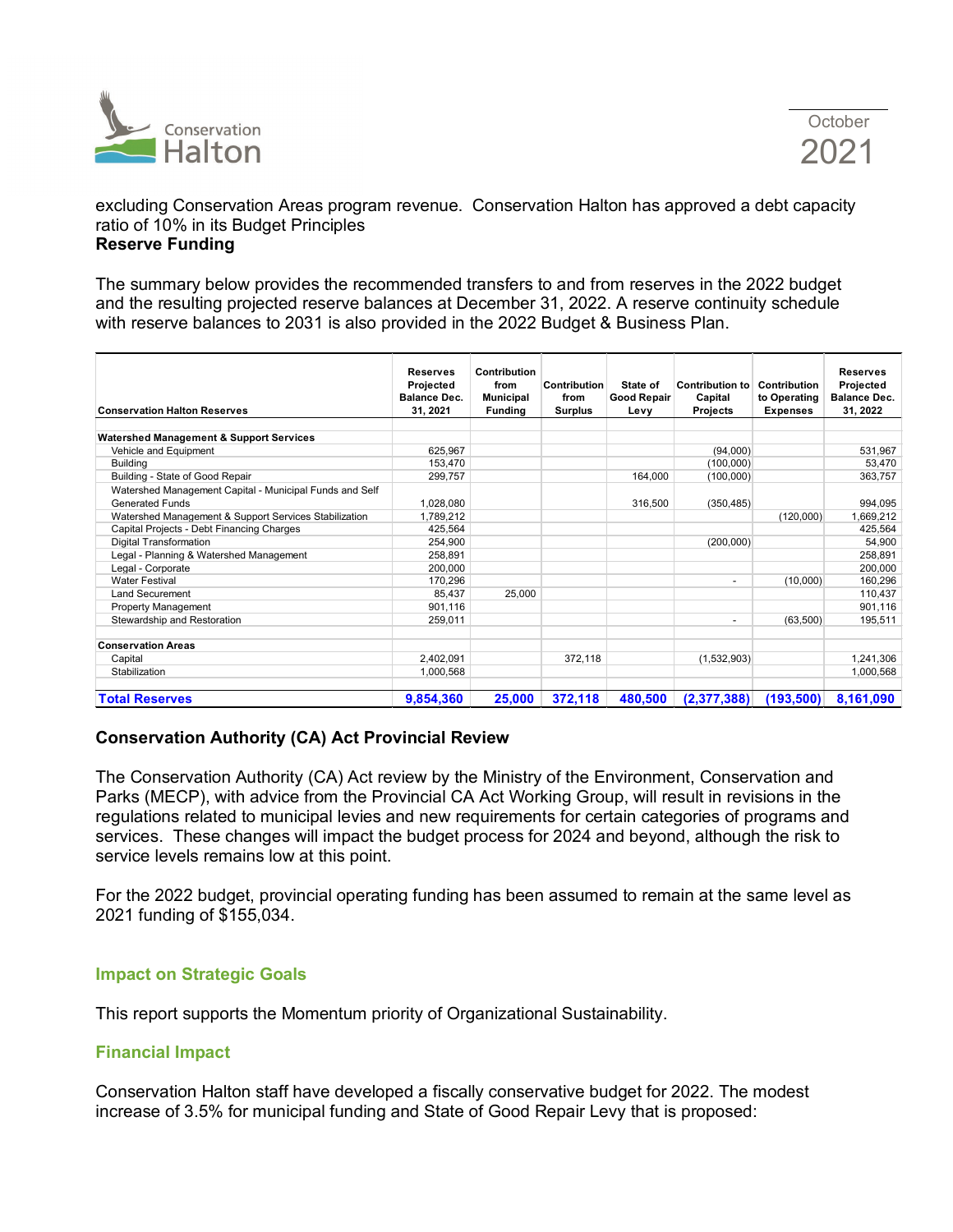



- recognizes our regional funding municipalities fiscal pressures;
- continues to provide core services in a growing watershed;
- ensures the needs of the increasing number of visitors at our Conservation Areas are met and
- reflects program and service enhancements to address service delivery objectives outlined in Conservation Halton's strategic plan Momentum.

The 2022 budget addresses increased staff costs and other expense increases through operational efficiencies, increased program revenue and other funding and includes an increase of 3.5% in municipal funding. The proposed 2022 budget continues to provide for investments in our programs to enhance service delivery, supports digital transformation initiatives, watershed planning work, greenspace and property management initiatives, floodplain mapping, flood forecasting, and enhances visitor experiences at our parks.

Signed & respectfully submitted: Approved for circulation:

Marnieg

Marnie Piggot **Hassaan Basit** 

Houseven-

Director, Finance **CEO/Secretary-Treasurer** 

**FOR QUESTIONS ON CONTENT:** Marnie Piggot; Director Finance

905-336-1158, ext. 2240; [mpiggot@hrca.on.ca;](mailto:mpiggot@hrca.on.ca)